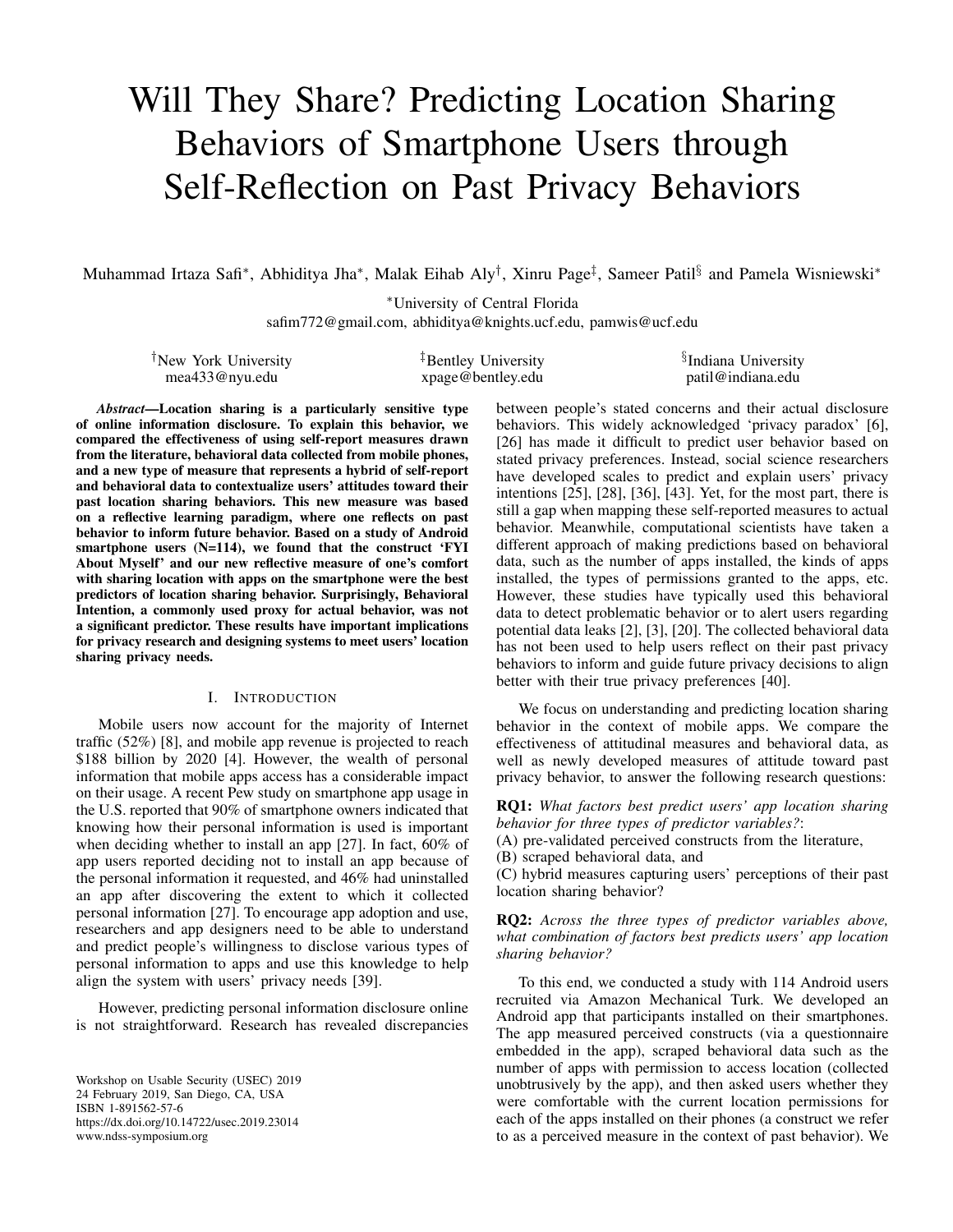asked participants to share their location with our app and treated their sharing decision as our dependent variable.

For RQ1A, we leveraged several pre-validated perceived measures from the literature that have been shown to be relevant for predicting behavioral intent toward location-sharing: Behavior Intention [35], Perceived Surveillance [43], Perceived Intrusion [42], Secondary Use of Personal Information [34], FYI About Myself [28], and Power Usage [25]. These prevalidated constructs were collected via a questionnaire embedded in the study app. To investigate RQ1B, we scraped behavioral data in the background, including the app manifest of the apps installed on the phone, the 'Dangerous Permissions' [13] granted to these apps, and specifically, whether location permissions were granted to these apps. According to Google, Dan gerous Permissions are those that provide access to a user's personal information or stored data or control an app's access to the operation of other apps [13]. To answer RQ1C, we created our own measures by asking participants to reflect on their comfort level sharing their location with existing apps on their smartphones and whether they would revoke this permission for apps they were not comfortable having access to their location (even though location access had been previously granted to these apps). To analyze this data, we carried out binary logistic regression models in a step-by-step fashion to derive the strongest model to predict whether the participants granted the location permission to our study app (RQ2).

We found that most perceived measures (except FYI About Myself) were weak predictors of participant location sharing behavior on their own, and none of the behavioral data scraped from the phone was significantly linked to the decision to grant location access to our app. We also discovered that using a perceived in context of past behavior variable (specifically, the percentage of existing apps to which the participant was comfortable giving location access) could significantly improve the predictive power of our model. The model that used only perceived variables explained 17.2% of the variance, the model with only scraped behavioral data explained 2.4% of the variance, and the combined model with perceived measures and the perceived in context of past behavior variable explained 21.5% of the variance in our dependent variable. The difference in explanatory power between these models was statistically significant.

Improving the ability to predict people's location sharing behaviors can help researchers understand the factors behind users' privacy decisions. App developers can also anticipate user attitudes, and perhaps, ask for the location permission only when users are likely to grant it for a better user experience. Overall, we make the following contributions to the field of end-user mobile privacy; we: 1) identify the perceived measures which best predict users' actual location sharing behavior, 2) show that scraped behavioral data is not a good predictor of location sharing behavior, and 3) uncover that a hybrid perceived measure of users reflecting on their past behavior can significantly improve models for predicting location sharing behaviors.

#### II. RELATED WORK

Approaches to studying privacy on mobile devices have generally been divided into 'social' and 'computational' approaches. Social science researchers often conduct survey studies with attitudinal measures to gauge user behavior, whereas computational researchers often rely on behavioral data scraped from the device to predict future user privacy decisions. In the sections that follow, we describe these two approaches and argue for the need of merging the two in order to advance interdisciplinary research on understanding and predicting users' privacy behaviors.

#### *A. Mobile Privacy and Behavioral Intention*

Survey based studies on mobile privacy have been conducted mainly in the fields of Information Systems (IS) and Human-Computer Interaction (HCI). A key theme of these studies has been to try to predict user behavior based on selfreported survey responses. Such questionnaires generally try to measure the user's attitude toward specific topics using specially designed constructs (e.g., for a review of various informational privacy measures, refer to Preibusch [30]). For instance, a commonly accepted practice in this research is that user behavior can be predicted based on users' attitudes and that Behavioral Intention (based on the Theory of Planned Behavior [1]) is the strongest predictor of actual behavior. The Theory of Planned Behavior states that behavioral beliefs inform user attitudes toward behaviors which then lead to behavioral intention which directly impacts user behavior [1]. Therefore, researchers have developed various constructs to quantify different aspects of user beliefs, feelings, intentions, and attitudes toward mobile privacy in order to predict behavioral intention as a dependent variable.

For example, Smith et al.'s [34] work was one of the first to develop scales to measure user concern for information privacy. The work introduced a fifteen-item instrument that measured concerns regarding data collection, unauthorized secondary use, improper access, and errors in data handling. Our research focuses on the context of mobile privacy. Therefore, we draw from the Mobile Users' Information Privacy Concern (MUIPC) framework [43] that identifies factors that influence mobile phone users' behavioral intention to use mobile apps and share their personal information with the apps. MUIPC is a threefactor scale that determines users' concern for information privacy in a mobile context by measuring their concern regarding misuse of shared data, degree of intrusion, and perceived surveillance. MUIPC has been utilized in several user behavior studies [17], [32].

In this research, we draw from a number of studies that specifically examined users' location sharing behaviors. For example, Guha et al. [14] studied the practice of deceptive location sharing (i.e., users deliberately sharing incorrect location information) and found that users engaged in this practice as acts of boundary and impression management due to various concerns about privacy. Page et al. [28] showed that location sharing decisions were influenced by a specific communication style called 'For Your Information' (FYI), where users would rather infer availability and social information about others than interact and ask them this information; those preferring an FYI Communication style were more likely to use location sharing social networks. Further work by Page et al. [29] found that the desire to preserve relationship boundaries was the main source of privacy concerns regarding location sharing social networks; when people felt that location sharing would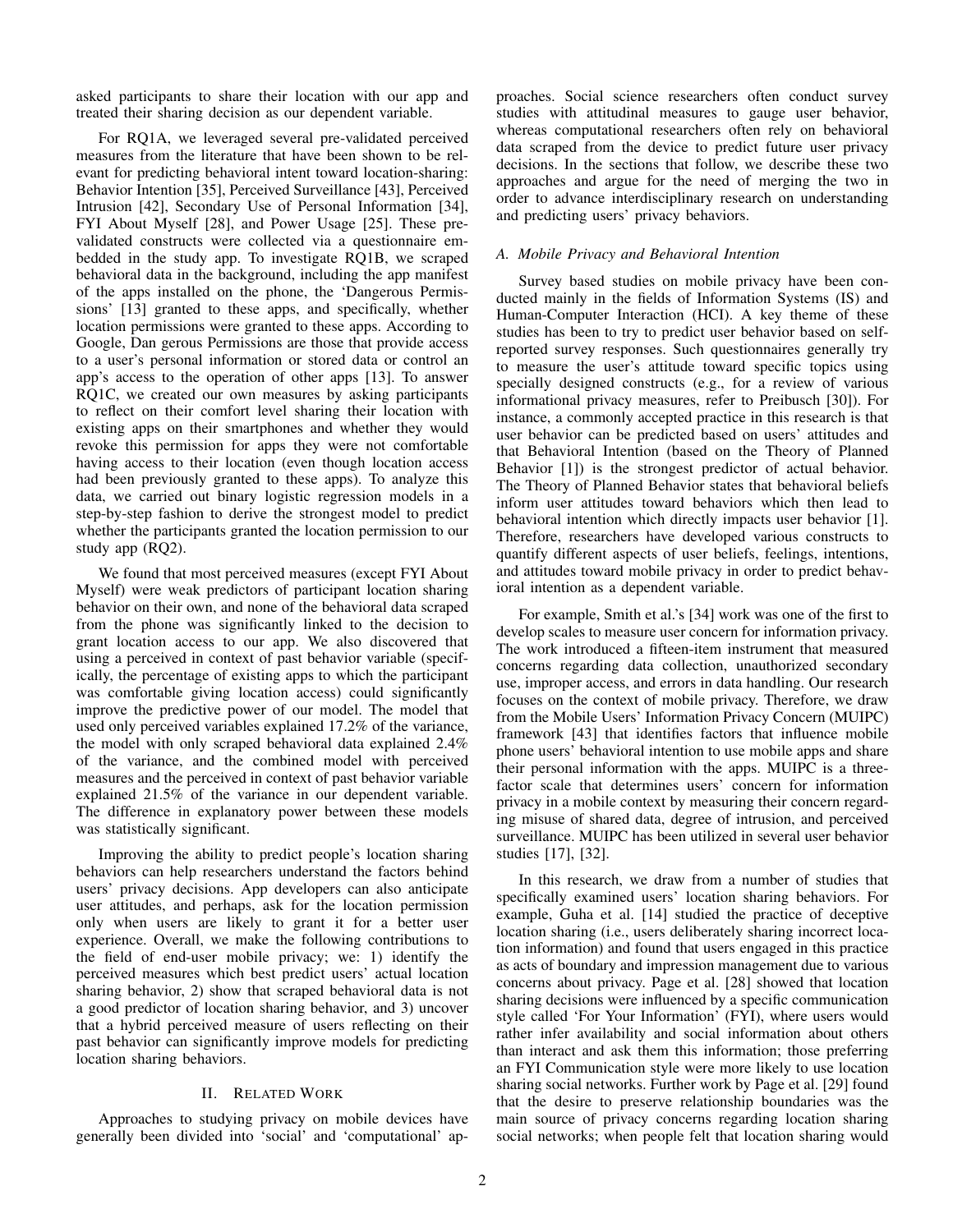change their relationships with others, they expressed a wide range of social privacy concerns, such as worrying about feeling compelled to interact with others or being inundated with information from other people. Heavy users of locationsharing social media were found to be less concerned that location sharing could impact their relationship boundaries. Other location sharing studies reinforce the potential privacy concerns induced by sharing location. Barkhuus et al. [5] distinguished between location tracking services (i.e., services that send out a user's location) and position aware services (i.e., services that rely on the device's knowledge of its location). Even though users perceived both of these services as equally useful, Barkhuus et al. [5] found that location tracking services produced far greater concern for privacy.

Additionally, researchers have profiled power users as those who use technology to the fullest extent, can easily adapt to technological changes, and feel that technology is an integral part of their lives [25]. Power users were found to prefer customization (i.e., tailoring interfaces to learned user preferences) as long as the customization was self-initiated. If the customization was done automatically by the system, power users felt a loss of agency and did not feel as positively toward the presented content [36]. Therefore, we incorporated Power Usage as a construct in our model, which is described in more detail in our Research Framework.

#### *B. Computational Approaches to Mobile Privacy*

In contrast, computational approaches to mobile privacy have generally focused on designing tools to detect dangerous behavior, designing systems to increase user awareness about privacy threatening behavior, and using machine learning to identify malware threats to user data [2], [3], [20]. For instance, researchers have built a system that automatically maps each app permission to the part of the app user interface requesting it to make users more aware of what permissions are being requested [20]. Almuhimedi et al. [2] designed an Android permissions manager that periodically sends 'nudges' to remind users of the different kinds of data being collected and the frequency with which it is collected. The nudges resulted in 58% of the participants restricting some of their permissions. Fawaz et al.'s [11] LP Guardian tool worked intelligently to make sure that apps accessed location only when the user expected, anonymized location information for certain services in the background, and limited user profiling by different apps without significantly affecting the user experience. Such research raises users' awareness and helps them consider privacy risks of their decisions, but it does less in terms of helping researchers and designers understand users' privacy behaviors. More importantly, these efforts assume that using behavioral data from the past is well-aligned with users' actual privacy preferences, which may not necessarily be the case. As such, these approaches may potentially propagate past mistakes or nudge users to make future privacy decisions that they might regret [41].

#### *C. An Interdisciplinary Approach to Mobile Privacy*

There is a dearth of research that has merged the two aforementioned approaches by collecting both survey data and scraping behavioral data to try to understand and predict user privacy behaviors. Lin et al. [21] downloaded apps through the Google play store and performed static analysis of the app source code to identify specific sections within the code where permissions were used. Separately, they recruited participants to answer questions about the downloaded apps, using these responses to derive a set of privacy profiles based on correlating self-reported preferences with app permissions within the source code. Similarly, Ghosh et al. [12] used phone metadata, such as call frequency and call length, to predict user privacy concerns. They found that higher call response rate, higher missed call rate, and higher number of new contacts were associated with a low concern for privacy. Lin et al. [22] found that clearly revealing the purpose of requesting sensitive permissions made it more likely that users will feel positively about granting permissions to an app.

These studies demonstrate the potential benefit of adopting interdisciplinary approaches to understand and predict users' privacy behaviors and/or attitudes. Unlike Lin et al. [21], who created privacy profiles, or Ghosh et al. [12], who predicted privacy concerns, we predict user privacy *behavior* (specifically, whether participants chose to grant location access to our study app). While Lin et al. [22] asked participants general questions regarding apps, we tailored our questions to the specific apps installed on the participants' devices. For example, instead of asking participants whether they are comfortable sharing their location with mobile apps in general, we scraped the app manifest of all apps installed their mobile phone and asked specifically about location sharing comfort regarding each app to which they had already granted location access. We consider such contextually prompted responses as perceived measures in the context of past behavior. We believe this new type of variable represents a hybrid construct that combines the strengths of the social and computational sciences in a way that helps us better understand end-user privacy behaviors.

#### III. RESEARCH FRAMEWORK

Our goal was to predict whether a participant will share their location with our app based on the following distinct classes of independent variables: 1) perceived measures, 2) scraped behavioral variables/data, and 3) perceived measures in context of past behavior. To ensure a baseline understanding of the key differences among these measures, we provide a brief introduction to each.

Perceived variables measure how a user feels about a certain topic, behavior, or action. Perceived measures are self-reported user data which is grouped into sets of related items called constructs. Constructs are often considered latent variables, i.e., variables that are inferred from other observed variables. A construct must be carefully designed to be statistically valid [10], i.e., it must pass various construct validity tests so that it is confirmed to be measuring what it claims to measure. For the purposes of this study, we used pre-validated constructs from prior research. An example of a pre-validated construct is the Behavioral Intention construct used by Xu et al. [44] to quantify the degree to which users plan on disclosing personal information and using mobile apps.

In contrast, behavioral data is content or meta data that is collected unobtrusively from the users' devices. This data is considered 'objective' in that it is based on scraped data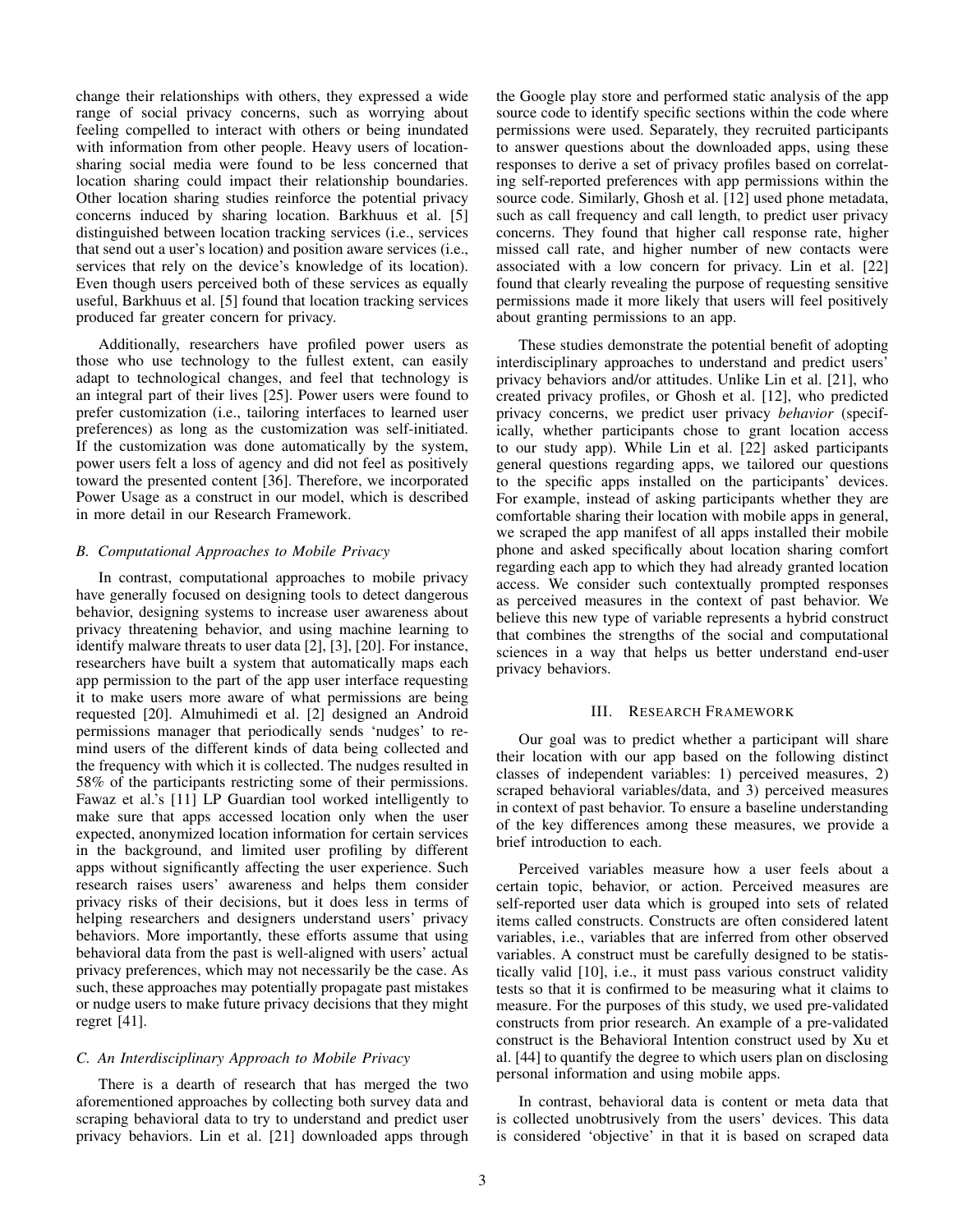as opposed to the users' subjective self-reports. Studies by computer scientists often use objective variables since such data can be accessed via software [31]. An example of using scraped behavioral data to make predictions is Seneviratne et al.'s [31] work that predicted user traits, such as religion, gender, and relationship status, based on the kinds of apps installed apps on the phone.

In the subsections below, we describe our dependent variable and the three classes of predictor variables, including our new perceived measures in the context of past behavior.

### *A. Dependent Variable: Location Sharing*

The dependent variable we chose as a measure of privacy behavior was whether a person agreed to provide their location to our study app. We framed the variable as a 'Yes/No' choice based on whether the location permission was granted. Location services are the cornerstone of personalized mobile content and play an important role in delivering targeted advertisements. Social networks, such as Foursquare, and mapping applications, such as Google Maps, rely on users sharing their location with the community or the app. Therefore, finding models to improve the prediction of whether users will share their location can go a long way in helping such applications design better user experiences. A number of studies have attempted to predict end-user privacy behaviors in mobile contexts. For instance, research has linked attitudes and behaviors regarding granting permissions with the clarity of describing the purpose of the requested access [22], [33]. If software designers can anticipate these privacy concerns, they can design better experiences that help people meet their privacy expectations, thus helping retain users.

#### *B. Perceived Measures*

For our perceived measures, we included relevant constructs from the mobile and location disclosure literature. The constructs are described in more detail in Appendix A. All measures were used in their original form, except Behavior Intention (to use a new app); we slightly adapted the items originally developed by Xu et al. [44] by shortening the intention-to-use time frame from 12 months down to 3 months. Since our users had already installed our study app, we deemed a time frame of 3 months to be more realistic for the context of our study.

Behavior Intention: We used this measure developed by Xu et al. [44] to measure the intention to disclose personal information and to use mobile apps in the next 3 months. The Theory of Planned Behavior states that behavior can be predicted using attitudes toward the behavior and behavioral intent [1]. Xu et al. [43] showed that increased user privacy concern reduced a user's behavioral intention to disclose personal information and to use mobile apps. Therefore, we wanted to measure the intention to use new apps and to share data with new apps as we expected these factors to correlate with location sharing decisions.

Perceived Surveillance: The perceived surveillance construct developed by Xu et al. [43] quantifies users' perception of being surveilled and having too much information collected about them. Perceived surveillance is one of the factors in MUIPC [43] and is rooted in the dimension of 'collection'

from Malhotra et al.'s [24] Internet Users' Information Privacy Concerns (IUIPC) scale. Malhotra et al. [24] noted that data collection is the starting point of various privacy concerns. Therefore, the dimension of collection in IUIPC measures the degree to which a person is concerned about the specific data that others have relative to the value of benefits received. Since user privacy decisions are often based on an assessment of the perceived benefits and risks associated with the decision, we added the perceived surveillance measure to quantify the perception of the balance between surveillance and benefit [18].

Perceived Intrusion: Developed by Xu et al. [42], perceived instrusion quantifies the perception of intrusion caused by using mobile apps. Xu et al. [42] conducted a survey and found that perceived intrusion shaped individuals' views about the privacy practices of specific websites. Therefore, we used the perceived intrusion measure in order to correlate it with the privacy related decision of sharing location. Our intent was to examine if the perceived intrusion of mobile app use had an effect on location sharing behavior.

Secondary Use of Personal Information: The secondary use of personal information construct quantifies people's concerns about their information being used for purposes other those for which it was collected [34]. Solove et al. [35] noted that "the potential for secondary use generates fear and uncertainty over how one's information will be used in the future, creating a sense of powerlessness and vulnerability." Xu et al. [43] also make secondary use a factor of their MUIPC scale. Therefore, we included this measure in order to study the impact of the perception of secondary use on location sharing behavior.

FYI About Myself: The FYI About Myself construct quantifies the 'FYI Communication Style' identified by Page et al. [28]. People with the FYI Communication Style prefer to keep in touch with others without direct interaction and were shown to be more willing to share their location in location sharing social networks [28]. We included this measure as it has already been shown to impact location sharing decisions.

Power Usage: The Power Usage scale of Marathe et al. [25] measures the degree to which a user is a 'power user.' Power users are technologically adept and use their gadgets to the fullest potential. Kang et al. [15] found that power users are less likely to share personal information on personalized mobile sites but reveal more when interacting with non-personalized mobile content. Since our study app is highly personalized, we used this measure to analyze whether being a power user affects location sharing choices.

## *C. Behavioral Scraped Variables*

We collected the following data from the devices of our study participants:

Number of installed apps: The number of apps installed on the device based on the device app manifest.

Total Dangerous Permissions granted: The number of Dangerous Permissions granted to the apps installed on the device. We included this measure as it indicates that someone more willing to grant Dangerous Permissions is perhaps less concerned about privacy. Access to an Android user's location (both fine and coarse) is considered a Dangerous Permission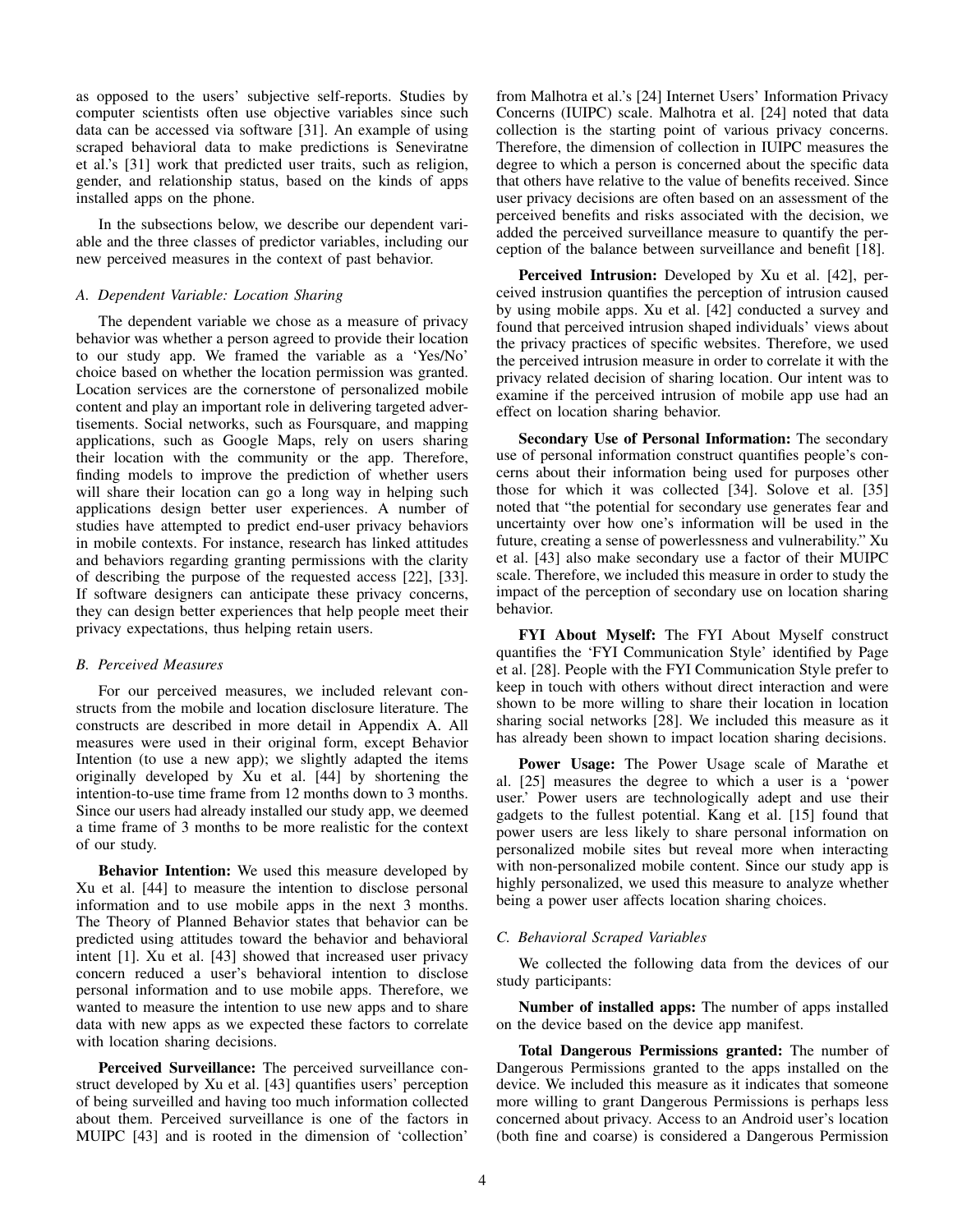along with others, such as calendar, call logs, camera, contacts, microphone, phone, sensors, SMS, storage, etc. [13].

Location ratio: We calculated location ratio as the number of apps with location permission divided by the total number of apps installed on the device. This variable serves to quantify a participant's past behavior about location sharing. We included this measure because it provides a snapshot of past location sharing behavior.

#### *D. Perceived Measures in the Context of Past Behavior*

We combined our scraped behavioral variables with the attitudinal variables to create new perceived measures contextualized to past behavior:

Location comfort (percentage): This variable was calculated as the percentage of apps installed on the device for which the participant had granted location permission (i.e., behavioral data) and expressed comfort with the granted location access (i.e., attitudinal data). This variable captures a person's feelings regarding their past privacy related behavior. The Theory of Planned Behavior [1] suggests that behavior is based on attitude toward that behavior. This variable captures the attitude toward past location sharing behavior.

Location revoke (percentage): We calculated this variable as the percentage of apps for which the participant reported a desire to revoke location access because of being uncomfortable sharing location (despite having granted location access to these apps). Thus, the location revoke percentage variable captures the intention to revoke location access from apps with which location sharing was found to be uncomfortable. The Theory of Planned Behavior states that behavioral intent is the basis for actual behavior [1].

#### IV. METHODS

Our goal was to verify whether existing perceived measures (RQ1A) and behavioral data (RQ1B) are suitable for predicting *actual* user behavior regarding location sharing. We further wanted to examine if these prediction models could be strengthened by creating a hybrid of these two classes of variables (RQ1C). To collect data on the variables relevant to tackling our research questions, we implemented an app for smartphones running the Android operating system. The following subsections describe the steps involved in the study deployment and participant recruitment. All study procedures were reviewed and approved by the Institutional Review Board (IRB) of the University of Central Florida (UCF).

#### *A. Study Design and App Flow*

As mentioned earlier, we were interested in three types of measures: 1) perceived, 2) behavioral, and 3) perceived in context of past behavior. To collect all of these measures simultaneously and seamlessly, we implemented a smartphone app that incorporated an in-app questionnaire to collect the perceived measures. While the questionnaire was being answered, the app collected information on the permissions granted to each app to serve as the behavioral measures. In addition, we asked an 'in context' question about location sharing as our perceived in context of past behavior measure.



Fig. 1. The flow of the various steps involved in the study.

Figure 1 illustrates the various steps involved in the study. Android users from Amazon Mechanical Turk who were interested in participating in the study were directed to a webpage that introduced the study and sought informed consent for participation. To avoid priming, we did not use the term 'privacy' anywhere within the study description. After reading the study description, those who consented to participate in the study were provided with a randomly generated unique 'Consent ID' and directed to a link to install our study app from the Google Play app store. Upon installing and launching the app, each participant was first required to enter the Consent ID to verify completion of the informed consent procedures. All data collected by the app was transmitted to our database over a secure channel.

After verification of the Consent ID, the app presented the participant with a questionnaire to be completed within the app via the Qualtrics platform. The questionnaire included the pre-validated perceived measures described in our Research Framework. In addition, to help us spot inattentive participants, the questionnaire contained an attention check question: *Please select 'Disagree Somewhat' for this question.*

While the participant was answering the questionnaire, the app ran a background process to collect data on the apps installed on the device along with the permissions granted to each app. Note that the study description that sought informed consent explicitly disclosed the background data collection. Given the privacy-sensitive nature of this information, we minimized the extent of the collected permissions data by capturing information only for permissions classified by Google as Dangerous Permissions. For each app on a participant's device, we collected the list of all granted Dangerous Permissions. We further recorded whether each of the granted Dangerous Permissions was 1) present in the respective app's manifest file but not explicitly requested from the device user, 2) requested but denied by the device user, or 3) requested and granted.

Upon completing the questionnaire, participants were presented with a list of all apps on their device that had been granted access to the location permission. As shown in Figure 2, participants were asked to indicate whether they were comfortable sharing their location with each of the apps in the list. Once participants completed this step and chose to continue, our study app asked for access to the location permission using the standard permissions dialog of the Android operating system. Ostensibly, the study app's location request was made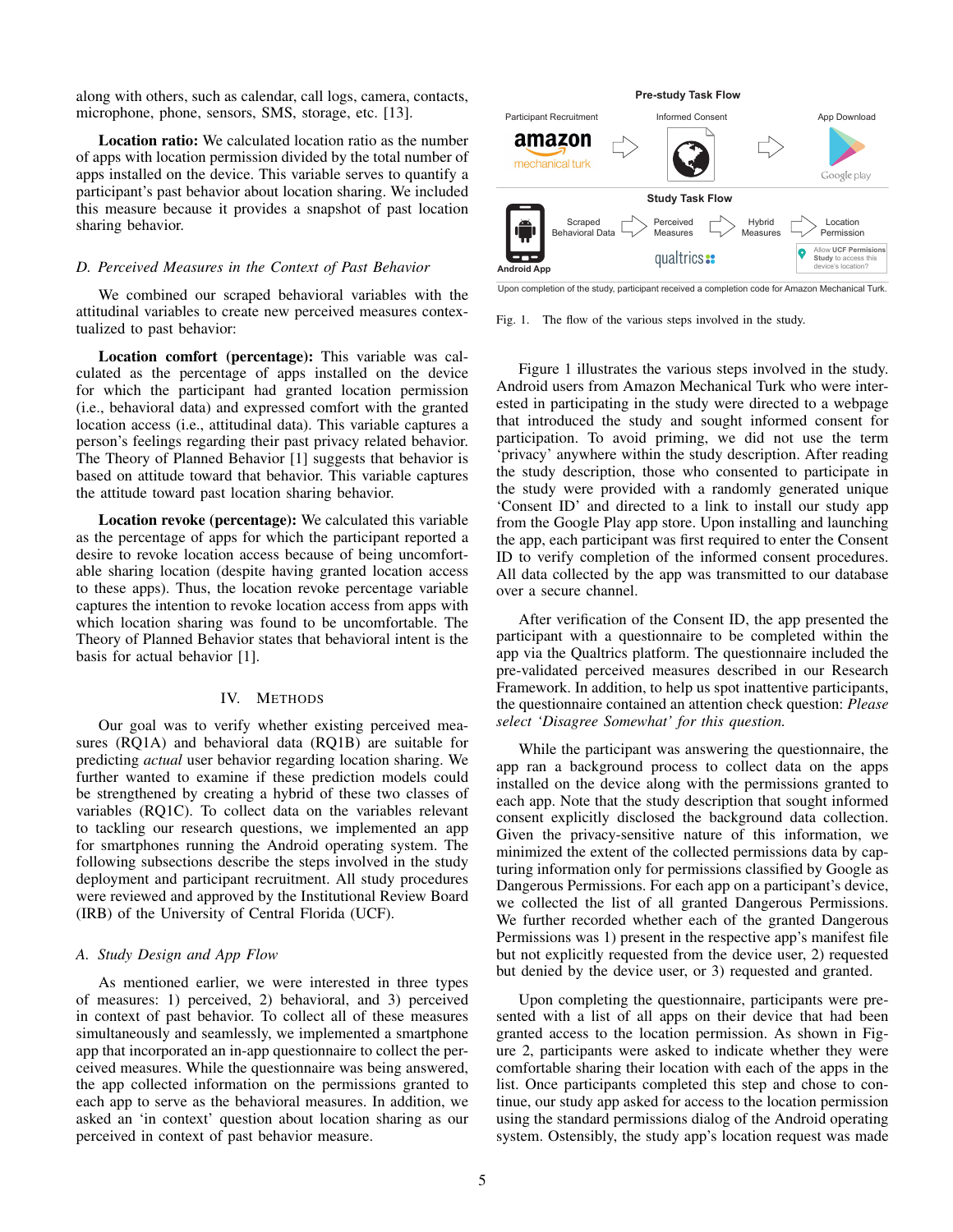|                                                                                                                          | 10:10                                  |
|--------------------------------------------------------------------------------------------------------------------------|----------------------------------------|
| Please select Yes or No to indicate if<br>you are comfortable with the following<br>apps having access to your location. |                                        |
| Gallery                                                                                                                  | $\bigcirc$ Yes $\bigcirc$ No           |
| Chrome                                                                                                                   | ○Yes ○No                               |
| Settings                                                                                                                 | ○Yes ○No                               |
| Google Play Store                                                                                                        | $O$ Yes $O$ No                         |
| Maps                                                                                                                     | $\bigcirc$ Yes $\bigcirc$ No           |
| Photos                                                                                                                   | ○Yes ○No                               |
| Google Play Music                                                                                                        | ○Yes ○No                               |
| Hangouts                                                                                                                 | $\bigcirc$ Yes $\bigcirc$ No           |
| YouTube                                                                                                                  | $O$ Yes $~O$ No                        |
| Calendar                                                                                                                 | $\bigcap$ Yes $\bigcap$ N <sub>0</sub> |
| <b>NEXT</b>                                                                                                              |                                        |

Fig. 2. Screenshot of the study app showing the screen that asked whether the participant was comfortable sharing location with the various apps on the phone. This list was dynamically generated based on the apps installed on the participant's phone.

in order to enable us to collect participant location as one of the pieces of demographic information requested by the app at this point in the study. We used the participants' location sharing decisions to record our dependent variable 'Location given.' After recording the participants' choices regarding providing location access to the study app, we requested demographic information and concluded the study.

#### *B. Data Analysis Approach*

To prepare our data for analysis, we created composite variables for our constructs by averaging across multiple items and calculated Cronbach's alpha to assess construct validity. Cronbach alpha measures the internal consistency of an individual measure [10]. Cho and Kim [9] explain that a Cronbach's alpha value of 0.6–0.7 may provide adequate reliability, and all of our constructs were above this threshold. The descriptive statistics for all of our variables are provided in Table I. Next, we calculated the percentage of participants who reported that they would revoke location permission to an app for which they indicated in the previous step that they were uncomfortable with the app having their location. The screen we used for gathering this information was similar to the one in Figure 2. We also measured the opposite, i.e., apps to which participants chose to allow location access to an app that did not previously have such access. We did not differentiate between permissions for "coarse location" and "fine location" and included both when calculating location comfort percentages. The dialog requesting location sharing uses the same wording to request access without specifying which of the two types of location permissions is sought. Nonetheless, we calculated location comfort only for apps which had the "access fine location" permission and found that it made a negligible difference to our final model. In Appendix B, we include a correlation matrix of the Pearson's bi-variate correlations between all of our study variables.

After preparing the data, we conducted binary logistic regression analyses to answer each of our high-level research questions. We used binary logistic regression because our dependent variable is dichotomous [19] (i.e., grant/deny location permission). First, we examined separate models for each of the three classes of variables to identify which perceived measures (RQ1A), behavioral data (RQ1B), and perceived in context of past behavior measures (RQ1C) were significant in predicting our dependent variable. Finally, we performed a step wise logistic regression that included the statistically significant variables from each model to combine them into a single model (RQ2). We present the outcomes of these analyses in Section V.

#### *C. Participant Recruitment and Sample Characteristics*

We recruited participants by posting the study as a 'Human Intelligence Task' (HIT) on the Amazon Mechanical Turk crowd work platform. To avoid the impact of cultural variance, we limited participation to U.S. adults (18 years of age or older). For adequate response quality, we restricted our HIT to workers who had HIT approval rates greater than 95% with at least 50 approved HITs. Since our study app could run only on the Android operating system, all participants were required to be users of Android devices. Upon completing the study, the app provided each participant with a randomly generated unique completion code to be entered on Amazon Mechanical Turk as the proof of completion of the study task. All participants who demonstrated successful completion of the study task by entering a valid completion code were compensated \$1.

Overall, 135 people accepted the HIT and completed the study task. After discarding the responses of those who failed the attention check, we had valid data from 114 participants. This included 63 (56%) males and 51 (44%) females. Most (82%; N=93) of our participants identified themselves as White Caucasian. Most  $(82\%, N=21)$  of the participants lived in urban or suburban areas (40% urban; N=45 and 42% suburban; N=47) with the remaining 18% (N=25) coming from rural areas. Nearly  $3/5$ <sup>ths</sup> (58%; N=66) of the participants reported completing at least a 4-year college degree. Nearly  $3/5<sup>ths</sup>$  of the participants (58%; N=66) were employed full time covering a diversity of occupations from Software Engineering to Food Management and earning a median income in the \$40,000– \$60,000 range.

#### V. RESULTS

The following subsections describe the app use practices reported by our participants followed by the results of the analyses we carried out to tackle the research questions we set forth in Section I.

#### *A. Participants' Mobile App Use*

Our participants had an average of 94 apps installed on their devices with a minimum of 29 and a maximum of 239, with a standard deviation of 43. The top five most common non-system apps (i.e., apps which are not typically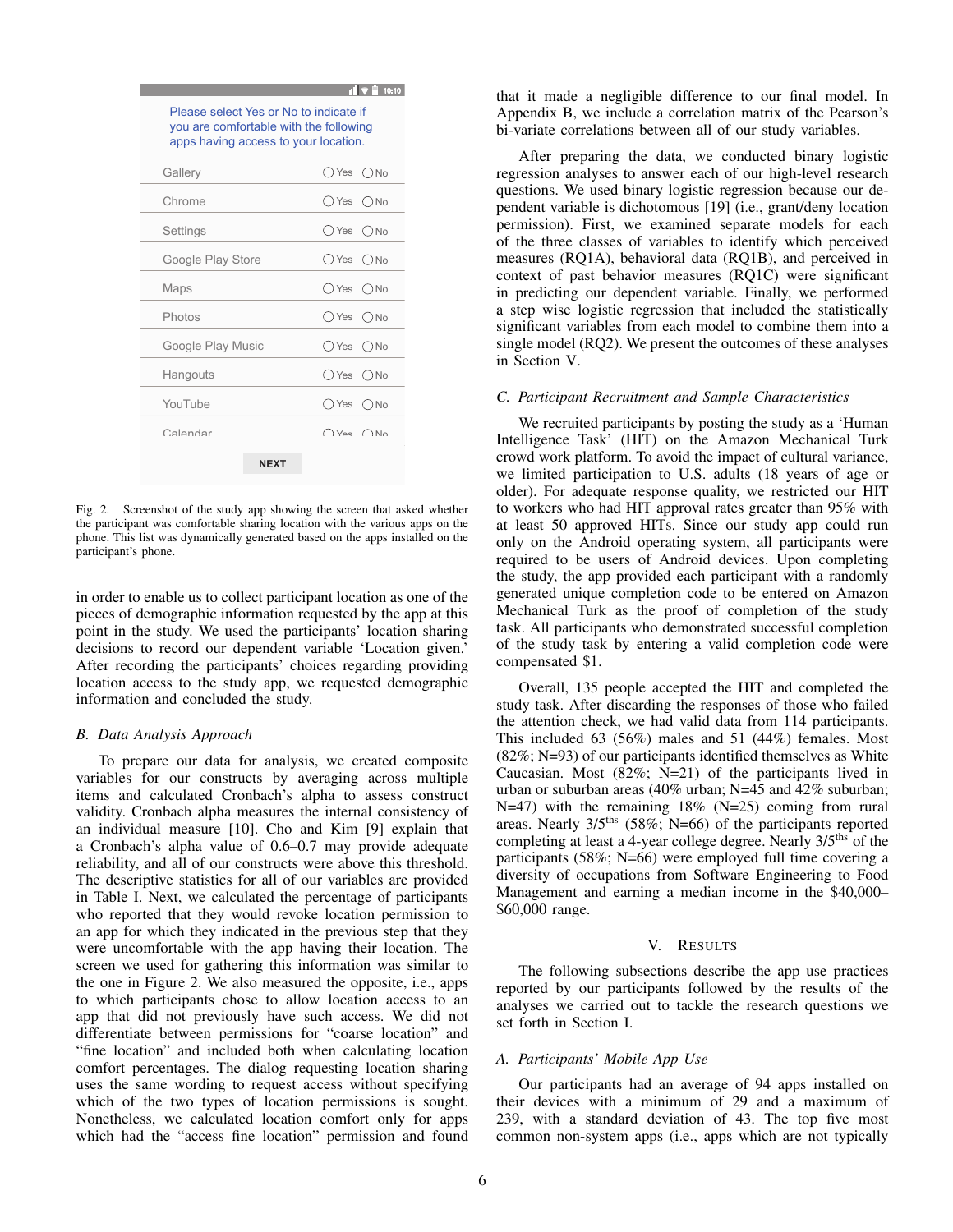TABLE I. DESCRIPTIVE STATISTICS OF ALL MODEL VARIABLES AND INTERNAL CONSISTENCY FOR PERCEIVED MEASURES.

| Variable                              | Variable Type             | Mean   | Median | SD     | <b>Skewness</b> | <b>Kurtosis</b> | Cronbach's Alpha |
|---------------------------------------|---------------------------|--------|--------|--------|-----------------|-----------------|------------------|
| <b>Behavioral Intention</b>           | Perceived Measure         | 4.09   | 4.33   | 0.786  | $-1.230$        | 1.680           | 0.81             |
| Perceived Surveillance                | Perceived Measure         | 4.16   | 4.33   | 0.711  | $-0.829$        | 0.163           | 0.64             |
| Perceived Intrusion                   | Perceived Measure         | 3.83   | 4.00   | 0.999  | $-0.968$        | 0.574           | 0.94             |
| Secondary Use of Personal Information | Perceived Measure         | 4.13   | 4.00   | 0.967  | $-1.360$        | 1.770           | 0.93             |
| FYI About Myself                      | Perceived Measure         | 1.39   | 1.33   | 1.022  | 0.328           | $-0.740$        | 0.83             |
| Power Usage                           | Perceived Measure         | 4.23   | 4.25   | 0.524  | $-0.690$        | 0.790           | 0.82             |
| Number of Installed Apps              | <b>Behavioral Scraped</b> | 93.91  | 82.00  | 43.200 | 1.143           | 1.170           | N/A              |
| Total Dangerous Permissions Granted   | <b>Behavioral Scraped</b> | 230.44 | 218.50 | 91.500 | 0.870           | 1.185           | N/A              |
| Location Ratio                        | <b>Behavioral Scraped</b> | 26.51  | 25.52  | 8.590  | 0.294           | $-0.386$        | N/A              |
| Location Comfort (percentage)         | <b>Hybrid Measure</b>     | 33.50  | 25.00  | 27.900 | 0.784           | $-0.496$        | N/A              |
| Location Revoke (percentage)          | Hybrid Measure            | 26.88  | 13.27  | 30.700 | 1.073           | $-0.170$        | N/A              |

TABLE II. BINARY LOGISTIC REGRESSION: USING PERCEIVED Measures to Predict Location Sharing. Nagelkerke R<sup>2</sup> = 17.3%

| Variable                                | Odds Ratio | P-value  |
|-----------------------------------------|------------|----------|
| <b>Behavioral Intention</b>             | 1.369      | 0.316    |
| Perceived Surveillance                  | 0.423      | 0.137    |
| Perceived Intrusion                     | 1.150      | 0.737    |
| Secondary Usage of Personal Information | 1.013      | 0.977    |
| FYI About Myself                        | 1.759      | $0.034*$ |
| Power Usage                             | 0.977      | 0.962    |
| $< 0.05$ ; ** p $< 0.01$ ;              | ***        | < 0.001  |

TABLE III. BINARY LOGISTIC REGRESSION: USING SCRAPED BEHAVIORAL MEASURES TO PREDICT LOCATION SHARING. Nagelkerke R<sup>2</sup> = 2.4%

| Variable                            | Odds Ratio | P-value |
|-------------------------------------|------------|---------|
| Number of Installed Apps            | 1.005      | 0.606   |
| Total Dangerous Permissions Granted | 1.000      | 0.972   |
| Location Ratio                      | 1.020      | 0.620   |

pre-installed on devices) were social media apps: 1) Instagram (43%), 2) Facebook (41%), 3) Snapchat (24%), 4) Hangouts (21%), and 5) Twitter (21%). On average, participants had granted 230 Dangerous Permissions to the various apps on their devices with an average of 25 of these apps having access to their location (fine or coarse). Yet, on average, participants were comfortable with only 33% of the location utilizing apps actually having location access. However, when asked if they would revoke location access for apps with which they were uncomfortable sharing location, only 27% (N=30) of the participants wished to do so. When asked for location access by our study app, 73% (N=84) of participants granted the permission to access their location.

#### *B. Binary Logistic Regression Analyses*

RQ1A, Perceived Measures: Our first research question explored if perceived measures can predict actual user location sharing behavior. The results of our logistic regression are shown in Table II. FYI About Myself (p=0.034,  $e^{\beta}$ =1.759) was the only significant predictor. While FYI About Myself performed better than the rest of the perceived measures, the overall model with all of the variables explained 17.3% of the variance in location sharing, compared to 11.7% for FYI by itself, as shown in Table V.

RQ1B, Behavioral Measures: Next, we carried out a binary logistic regression using the number of installed apps, total Dangerous Permissions granted, and location ratio as the independent variables. The results are shown in Table III. Overall, we found these variables to be poor predictors of

| TABLE IV. | <b>BINARY LOGISTIC REGRESSION: USING PERCEIVED IN</b>        |
|-----------|--------------------------------------------------------------|
|           | <b>CONTEXT OF PAST BEHAVIOR MEASURES TO PREDICT LOCATION</b> |
|           | SHARING, NAGELKERKE $R^2 = 16.0\%$                           |

| Variable                                                      | Odds Ratio     | P-value           |
|---------------------------------------------------------------|----------------|-------------------|
| Location Comfort (percentage)<br>Revoke Location (percentage) | 1.024<br>0.988 | $0.036*$<br>0.094 |
| * $p < 0.05$ ; ** $p < 0.01$ ; *** $p < 0.001$                |                |                   |

TABLE V. STEP-WISE BINARY LOGISTIC REGRESSION FOR COMPARING MODELS

| Odds Ratio | P-value    | Nagelkerke $R^2$        |
|------------|------------|-------------------------|
|            |            |                         |
| 2.029      |            | 11.7%                   |
|            |            |                         |
| 1.945      |            | 21.5%                   |
| 1.028      | $0.009***$ |                         |
|            |            | $0.004**$<br>$0.008***$ |

\* p  $< 0.05$ ; \*\* p  $< 0.01$ ; \*\*\* p  $< 0.001$ 

location sharing with the study app. Location ratio (p=0.620,  $e^{\beta}$ =1.020), number of installed apps (p=0.606,  $e^{\beta}$ =1.005), and total number of Dangerous Permissions granted (p=0.972,  $e^{\beta}$ =1.000) were all found to have no significant effect on the location sharing decision. The overall Nagelkerke  $\mathbb{R}^2$  value of this model was very low at 2.4%.

RQ1C, Perceived in Context of Past Behavior Measures: Perceived in context of past behavior variables did nearly as well at predicting the participants' location sharing decision as the perceived constructs. Our binary logistic regression model (Table IV) shows that location comfort percentage was significant (p=0.036,  $e^{\beta}$ =1.024), but revoke location percentage (p=0.094,  $e^{\beta}$ =0.988) was not. Overall, this model explained 16.0% of the variance in location sharing.

RQ2, Combined Model: RQ2 investigated if past user behavior or perceived in context of past behavior variables augment purely perceived measures in predicting user behavior. In order to answer this research question, we combined all significant variables from the above mentioned individual regression models (so as not to inflate our  $\mathbb{R}^2$ ) to achieve the best model for predicting our dependent variable. We found that adding the perceived in context of past behavior variable for location comfort percentage to FYI About Myself helped explain significantly more variance in location sharing behavior than FYI About Myself alone. For a one point increase in location comfort percentage, the probability of sharing location increased by a factor of 1.028. For a one point increase in FYI About Myself, the probability of sharing location increased by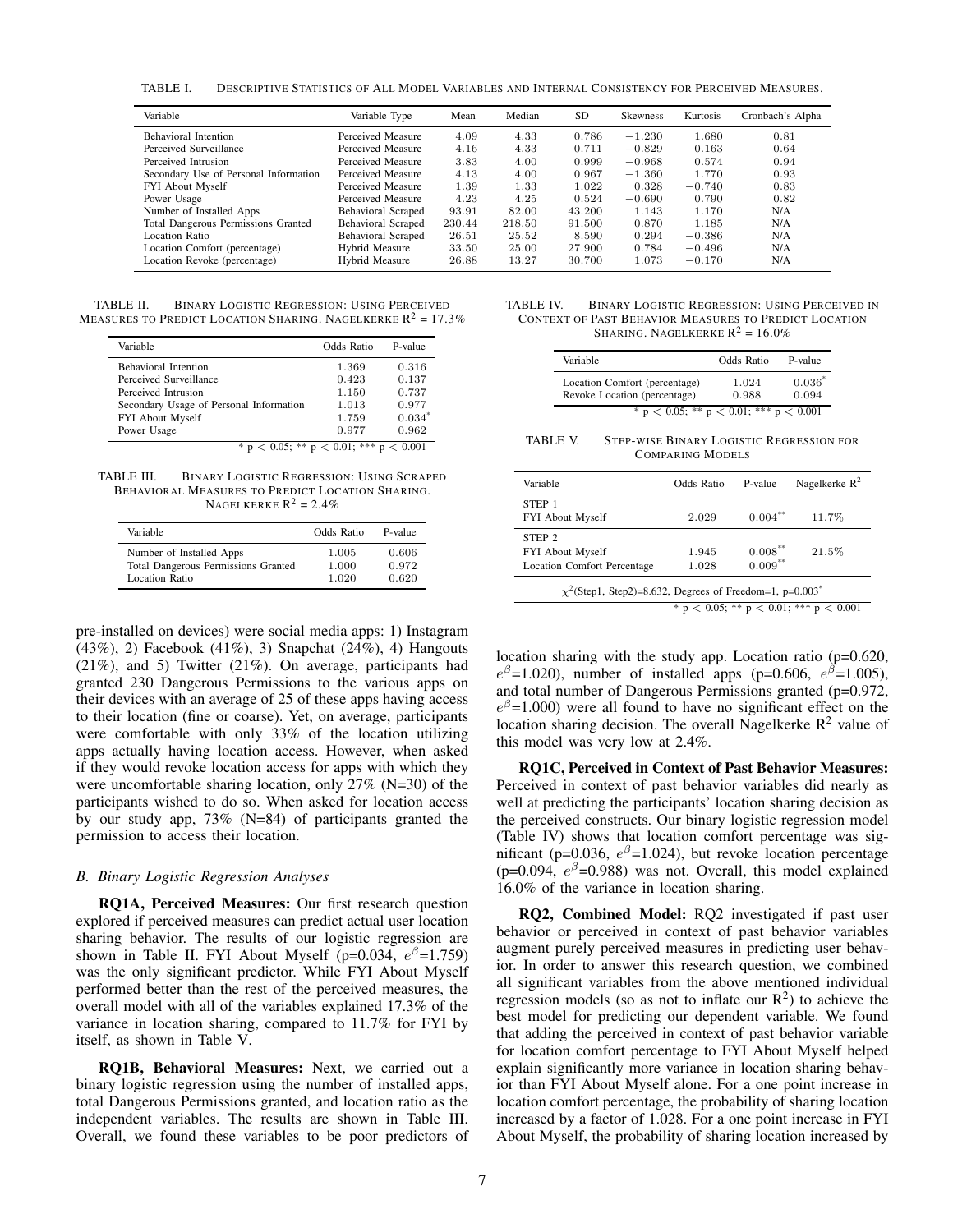a factor of 1.945. The model which used only FYI About Myself had an  $\mathbb{R}^2$  of 11.7%, whereas adding location comfort percentage improved it to 21.5%, which was a statistically significant ( $\chi^2$ =8.632, p=0.003) change in predictive power. We summarize these models and the  $\bar{R}^2$  change in Table V.

## VI. DISCUSSION

For RQ1A, we found that perceived measures could predict actual privacy behavior (i.e., location sharing) to some extent. Our model showed that FYI About Myself was the most important factor in predicting whether the participants shared their location with our study app. For RQ1B, we discovered that scraped behavioral data proved to be worse at predicting privacy behavior than perceived measures. No significant predictors were found in our model that included only behavioral data and  $\mathbb{R}^2$  value was very low. For RQ1C, perceived in context of past behavior variables also had some predictive power for explaining location sharing behavior. Location comfort percentage was found to be a significant predictor variable for the decision to share location. Finally, the combined model of perceived measures and perceived in context of past behavior measures was the best predictor model for location sharing. FYI About Myself and location comfort percentage were found to be the best predictors in this model (RQ2). This suggests that perceived in context of past behavior variables might be able to augment traditional surveys and scraped behavioral data to produce stronger predictive models of user behavior. We discuss the implications of these findings in more detail below.

## *A. Implications for Mobile Privacy Location Sharing Research*

In our review of the literature, most of the mobile privacy research that we encountered was strictly divided between the social sciences or computational sciences, with few studies at the intersection of the two disciplines. We found that the best model for predicting smartphone users' app location sharing behavior was a hybrid of the two. In this subsection, we reflect on the implications of our results for these different privacy research communities individually and suggest a path forward that leverages the strengths of both approaches.

*1) Social Science Privacy Research:* Similar to Page et al. [28], we found that the FYI About Myself communication style significantly influenced participants' location sharing behavior. FYI Communication Style pertains to how one communicates location information with others. Since FYI About Myself was also a significant predictor of location sharing behavior, it suggests that one's preferred communication style is an important factor to consider when predicting whether a user will grant an app the permission to access location. Designers should consider personal preferences for whether a given user values the convenience of letting others (apps in this case) decide when location access is needed versus wanting a more hands-on explicit approach to disclosing location on a case-by-case basis. Further, we found that the FYI About Myself personal trait was a stronger predictor of location sharing behavior than any of the perceived constructs in Xu et al.'s earlier work, which was based on MUIPC [43] and the Theory of Planned Behavior [1]. This suggests that personal traits play a bigger role than intention when deciding whether to grant location access.

Interestingly, Behavioral Intention [44], which is cited in the social sciences as the strongest predictor of actual behavior [1], was not a significant factor in any of our models. This may have been because the behavioral intention to use mobile apps and share location with them may have been a foregone conclusion for our participants. All of our participants were willing to install our study app and most (73%; N=83) granted our app access to their location. Overall, Behavioral Intention (*M*=4.09, SD=0.79) and Power Usage were high among our participants (*M*=4.23, SD=0.52); therefore, the lack of significance in some of these variables may also have been due to the proclivity of our participants to use mobile apps and share information with the apps.

Regardless of the reason for Behavioral Intention not correlating with participants' actual location sharing behavior, our results call into question the common practice of using Behavioral Intention as a proxy measure for actual privacy behavior [25], [28], [36], [43]. While Behavioral Intention may be useful for predicting some behaviors, such as technology adoption, privacy researchers should consider using more contextualized measures for the specific type of information disclosure being studied, similar to the FYI About Myself personal trait that was created based on empirical work specifically on mobile location privacy sharing [28]. Further, researchers should also consider correlating perceived measures with a proxy for actual behavior. Because privacy behaviors are often paradoxical, and possibly more nuanced, than other technology-related behaviors, such as technology adoption [37], [38], it is possible that the Behavioral Intention construct [43] and the Theory of Planned Behavior [1] may not be the best proxies or approaches for predicting actual privacy behaviors. Similarly, Power Usage was not a significant predictor of participants' location sharing behavior. Upon further reflection, this lack of an effect may also be because the Power Usage construct focuses on using technology in general, whereas FYI About Myself is more directly connected to the the concept of location sharing. Overall, these results indicate that location-specific perceived constructs should be used to predict users' future location sharing behavior, rather than more general measures about privacy or mobile apps.

*2) Computational Privacy Research:* In contrast, the finding that scraped behavioral data was not a good predictor of location disclosure at all suggests that a user's future location disclosure behavior is not tied to past behavior. The number of installed apps and the number of Dangerous Permissions granted may be too broad and thus not tied to attitudes about location information. However, we were surprised that past location sharing behavior (i.e., location ratio) was also not a significant predictor of future location sharing behavior. While Ghosh et al. [12] found that device metadata, such as call duration and ignored calls, could predict self-reported user privacy concerns, our findings suggest that phone metadata might not be the best predictor of actual privacy behavior, such as mobile location sharing. In fact, past behavior may not even reflect desired behavior. Granting permissions may be performed either as a condition of using the app or may have been done without much thought or understanding of the permissions that are granted. As a result, currently granted permissions do not predict the desired behavior when the user is explicitly asked to grant location permissions. Therefore, we offer a word of caution to computational researchers and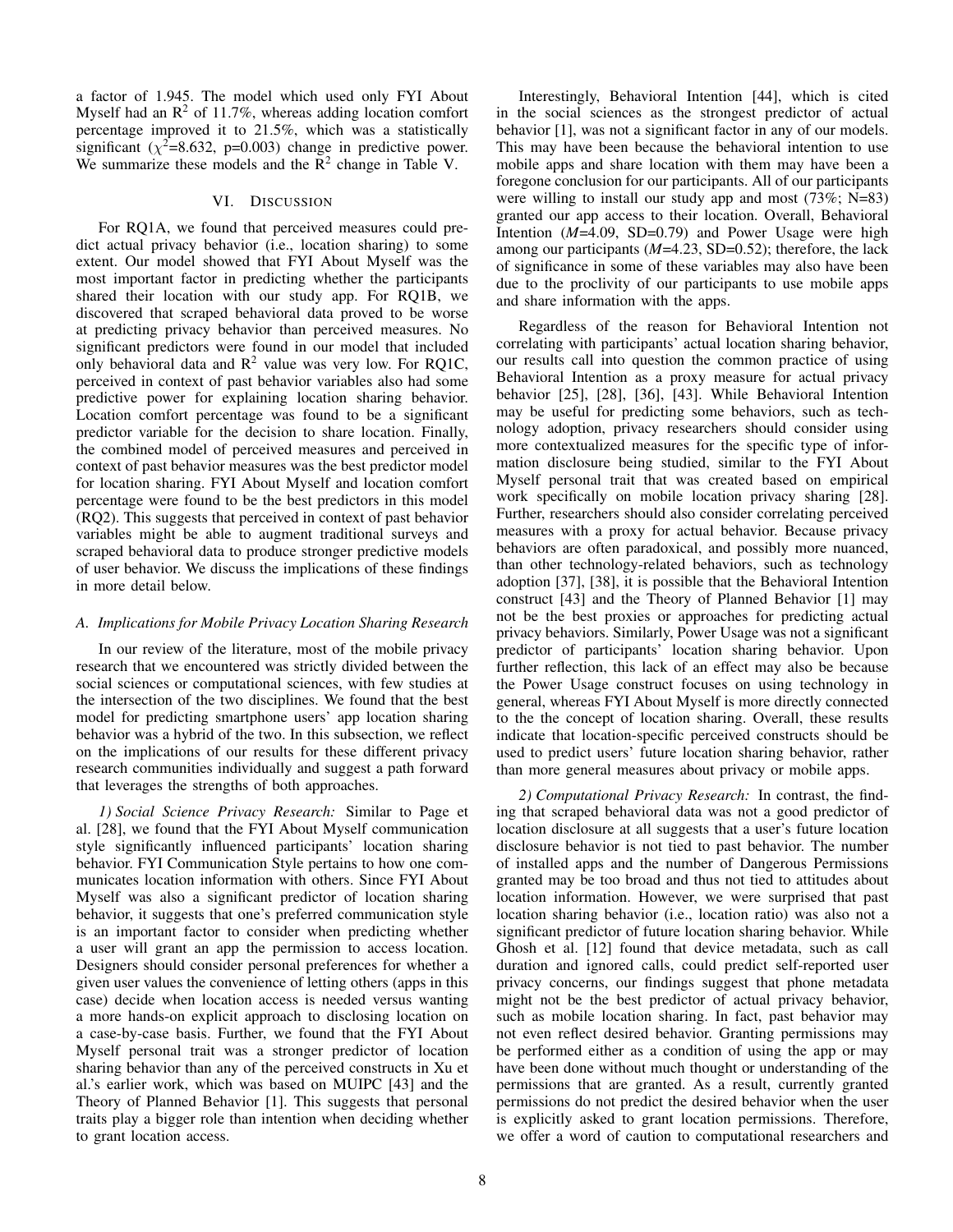system designers who create predictive models, design intelligent user defaults, and recommend privacy choices against using past privacy behavior as a proxy for determining users' privacy preferences.

*3) The Importance of Self-Reflection on Past Behavior:* Our key novel findings were that people's reflection on their past behavior (i.e., their comfort with their past location sharing decisions) was a predictor of their future behavior (i.e., whether they granted location access to our study app). Incorporating such reflection greatly improved on using just future intentions (i.e., perceived measures) or past actions (i.e., scraped behavioral data). Of the perceived measures where participants reflected on their past location sharing behavior, location comfort was the most influential in improving the prediction of location sharing behavior, more so than the revoke location measure, even though both were statistically significantly correlated with our dependent variable (see Appendix B). This suggests that users' comfort level with their past location permissions translates directly to their future decisions about sharing their location. Yet, even when participants were uncomfortable sharing their location with some of the apps installed on their smartphone, very few (27%; N=30) said they would revoke the location permission after knowing these apps did indeed have access to their location. Thus, future research needs to look beyond raising users' awareness of their privacy behaviors and try to understand factors that could effectively motivate behavior change to help users feel comfortable about their mobile privacy settings.

Overall, the results of our study suggest that combining social science approaches with computer science approaches can yield stronger predictive models. Our work encourages future privacy research to identify and measure relevant perceived in context of past behavior variables for the privacy related phenomenon or behavior being studied. In our case, we identified location comfort percentage as the perceived in context of past behavior variable strongly correlated with location sharing decisions. This suggests that how users *feel* about their past behavior is a better predictor of future behavior than the actual past behavior itself.

#### *B. Implications for Design*

Our work shows that user perceptions of their past behavior (in our case, location sharing decisions) greatly improves on using just attitudes about future behavior to predict future disclosure. We suggest that a combination of attitudinal measures asked in context of one's actual past behavior is more useful for understanding attitudes that lead to action. In fact, this technique mirrors a 'reflective learning' [7] approach, which has been shown to produce positive learning outcomes [23]. Namely, by reflecting on one's past choices, one can become more aware of one's actions and make better future choices, which might be incongruous with one's past choices. This capability to 'learn reflectively' could be supported in the design of apps as a context aware feature that could periodically remind users of their past decisions and give them the opportunity to reflect on and change their decisions based on a new context or bad experiences with previous decisions. Such a design could support a more dynamic conception of privacy that matches what users want, as opposed to what they think they want or what they did in the past. Prior research has shown that achieving the right 'privacy fit' can lead to higher user engagement with the service and help users feel more socially connected with others [39].

#### *C. Limitations and Future Research*

Limiting our participants only to the U.S. limits our ability to generalize our results to other populations since privacy decisions and experiences can be shaped by the cultural environment. Further, some research has shown that Amazon Mechanical Turk workers have unique privacy profiles compared to average users [16]. Moreover, users recruited from Amazon Mechanical Turk are likely to be more technically savvy than the general population. As a result, the use of a participant sample recruited from Amazon Mechanical Turk may also constrain the generalizability of our results. Since we limited participation to adults of ages 18 and above, the applicability of our results to younger populations needs to be verified. It may also be useful to verify whether our results generalize to those who use devices with operating systems other than Android, such as Apple's iOS. Future research should consider replicating our study with samples drawn from other populations that are more diverse in terms of ages, cultures, and technical abilities and perhaps try to identify more culture-specific perceived in context of past behavior variables. An interesting future direction could be to track changes in location sharing comfort for specific apps over the duration of time they are installed on the phone. Such tracking could help app makers identify location sharing behavior trends and take corrective action.

#### VII. CONCLUSION

The rapid growth of portable communications devices has meant that the boundaries of privacy are being tested in new ways. It is therefore crucial to understand and be able to predict user behavior in order to design experiences which respect the user's expectations of privacy. We contribute to the field of mobile privacy by shedding light on the kinds of perceived measures that can explain user location sharing behavior. We show that scraped behavioral data might not be the best indicator of future user behavior. However, augmenting perceived measures with perceived in context of past behavior variables can help strengthen prediction models.

#### ACKNOWLEDGMENT

This research was partially supported by the U.S. National Science Foundation (NSF) under grant CNS-1814439. Any opinion, findings, recommendations, and conclusions expressed in this material are solely those of the authors and do not necessarily reflect the views of the U.S. National Science Foundation. This work was also partially supported by a grant from the Bentley Data Innovation Network. We would like to thank Heather Lipford and Bart Knijnenburg for their input on our study design.

#### **REFERENCES**

[1] I. Ajzen, "The theory of planned behavior," *Organizational Behavior and Human Decision Processes*, vol. 50, no. 2, pp. 179–211, 1991. [Online]. Available: http://www.sciencedirect.com/science/article/pii/ 074959789190020T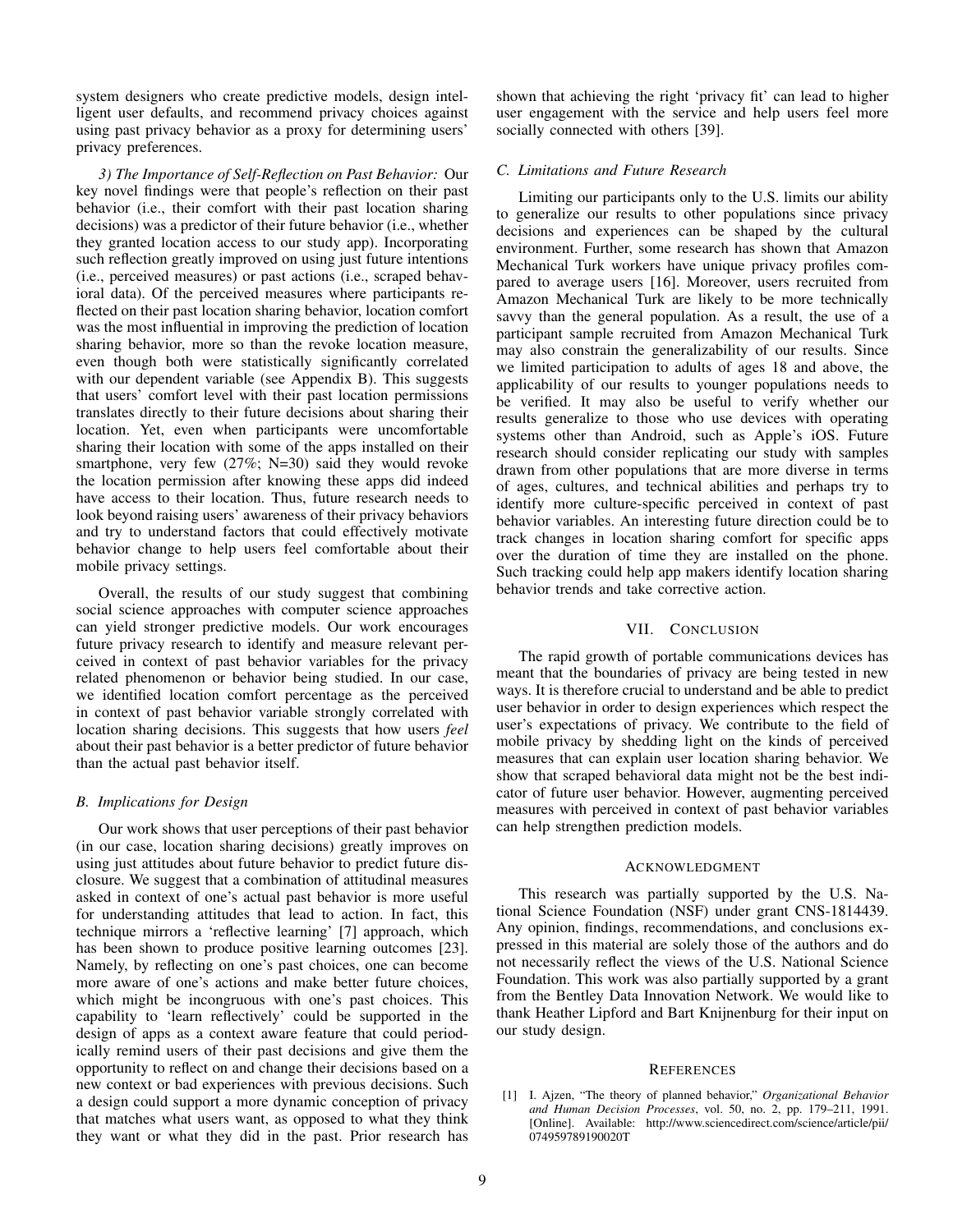- [2] H. Almuhimedi, F. Schaub, N. Sadeh, I. Adjerid, A. Acquisti, J. Gluck, L. F. Cranor, and Y. Agarwal, "Your location has been shared 5,398 times!: A field study on mobile app privacy nudging," in *Proceedings of the 33rd Annual ACM Conference on Human Factors in Computing Systems*, ser. CHI '15. New York, NY, USA: ACM, 2015, pp. 787–796. [Online]. Available: http://doi.acm.org/10.1145/2702123.2702210
- [3] B. Amos, H. Turner, and J. White, "Applying machine learning classifiers to dynamic Android malware detection at scale," in *9th International Wireless Communications and Mobile Computing Conference*, ser. IWCMC 2013, July 2013, pp. 1666–1671.
- [4] App Annie, "App Annie's app monetization report: Publishers to earn \$189 billion from stores and ads in 2020," November 2016. [Online]. Available: http://go.appannie.com/ report-app-annie-app-monetization-2016
- [5] L. Barkhuus and A. Dey, "Location-based services for mobile telephony: A study of users' privacy concerns," in *Proceedings of Interact 2003*, 2003, pp. 709–712.
- [6] S. Barth and M. D. de Jong, "The privacy paradox investigating discrepancies between expressed privacy concerns and actual online behavior – a systematic literature review," *Telematics and Informatics*, vol. 34, no. 7, pp. 1038–1058, 2017. [Online]. Available: http: //www.sciencedirect.com/science/article/pii/S0736585317302022
- [7] E. M. Boyd and A. W. Fales, "Reflective learning: Key to learning from experience," *Journal of Humanistic Psychology*, vol. 23, no. 2, pp. 99–117, 1983. [Online]. Available: https: //doi.org/10.1177/0022167883232011
- [8] D. Chaffey, "Global social media research sum-<br>mary 2018," Smart Insights, November 2018. [Online]. mary 2018," *Smart Insights*, November Available: https://www.smartinsights.com/soc https://www.smartinsights.com/social-media-marketing/ social-media-strategy/new-global-social-media-research/
- [9] E. Cho and S. Kim, "Cronbach's coefficient alpha: Well known but poorly understood," *Organizational Research Methods*, vol. 18, no. 2, pp. 207–230, 2015. [Online]. Available: https://doi.org/10.1177/ 1094428114555994
- [10] L. J. Cronbach and P. E. Meehl, "Construct validity in psychological tests," *Psychological Bulletin*, vol. 52, no. 4, pp. 281–302, 1955.
- [11] K. Fawaz and K. G. Shin, "Location privacy protection for smartphone users," in *Proceedings of the 2014 ACM SIGSAC Conference on Computer and Communications Security*, ser. CCS '14. New York, NY, USA: ACM, 2014, pp. 239–250. [Online]. Available: http://doi.acm.org/10.1145/2660267.2660270
- [12] I. Ghosh and V. K. Singh, "Predicting privacy attitudes using phone metadata," in *Social, Cultural, and Behavioral Modeling*, ser. Lecture Notes in Computer Science, K. S. Xu, D. Reitter, D. Lee, and N. Osgood, Eds., vol. 9708. Cham: Springer International Publishing, 2016, pp. 51–60.
- [13] Google Inc. (2019) Permissions overview. [Online]. Available: https://developer.android.com/guide/topics/permissions/overview
- [14] S. Guha and S. B. Wicker, "Spatial subterfuge: An experience sampling study to predict deceptive location disclosures," in *Proceedings of the 2015 ACM International Joint Conference on Pervasive and Ubiquitous Computing*, ser. UbiComp '15. New York, NY, USA: ACM, 2015, pp. 1131–1135. [Online]. Available: http: //doi.acm.org/10.1145/2750858.2804281
- [15] H. Kang and W. Shin, "Do smartphone power users protect mobile privacy better than nonpower users? Exploring power usage as a factor in mobile privacy protection and disclosure," *Cyberpsychology, Behavior, and Social Networking*, vol. 19, no. 3, pp. 179–185, 2016, pMID: 26783875. [Online]. Available: https: //doi.org/10.1089/cyber.2015.0340
- [16] R. Kang, S. Brown, L. Dabbish, and S. Kiesler, "Privacy attitudes of Mechanical Turk workers and the U.S. public," in *Proceedings of the 10th Symposium On Usable Privacy and Security*, ser. SOUPS 2014. Menlo Park, CA: USENIX Association, 2014, pp. 37– 49. [Online]. Available: https://www.usenix.org/conference/soups2014/ proceedings/presentation/kang
- [17] M. J. Keith, J. S. Babb, and P. B. Lowry, "A longitudinal study of information privacy on mobile devices," in *47th Hawaii International Conference on System Sciences*, ser. HICSS 2014, Jan 2014, pp. 3149– 3158.
- [18] C. D. Kennedy-Lightsey, M. M. Martin, M. Thompson, K. L. Himes, and B. Z. Clingerman, "Communication privacy management theory: Exploring coordination and ownership between friends," *Communication Quarterly*, vol. 60, no. 5, pp. 665–680, 2012. [Online]. Available: https://doi.org/10.1080/01463373.2012.725004
- [19] D. G. Kleinbaum and M. Klein, *Logistic regression: A self-learning text*, 3rd ed. Springer Science & Business Media, 2010.
- [20] Y. Li, Y. Guo, and X. Chen, "PERUIM: Understanding mobile application privacy with permission-UI mapping," in *Proceedings of the 2016 ACM International Joint Conference on Pervasive and Ubiquitous Computing*, ser. UbiComp '16. New York, NY, USA: ACM, 2016, pp. 682–693. [Online]. Available: http://doi.acm.org/10. 1145/2971648.2971693
- [21] J. Lin, S. Amini, J. I. Hong, N. Sadeh, J. Lindqvist, and J. Zhang, "Expectation and purpose: Understanding users' mental models of mobile app privacy through crowdsourcing," in *Proceedings of the 2012 ACM Conference on Ubiquitous Computing*, ser. UbiComp '12. New York, NY, USA: ACM, 2012, pp. 501–510. [Online]. Available: http://doi.acm.org/10.1145/2370216.2370290
- [22] J. Lin, B. Liu, N. Sadeh, and J. I. Hong, "Modeling users' mobile app privacy preferences: Restoring usability in a sea of permission settings," in *Proceedings of the 10th Symposium On Usable Privacy and Security*, ser. SOUPS 2014. Menlo Park, CA: USENIX Association, 2014, pp. 199–212. [Online]. Available: https: //www.usenix.org/conference/soups2014/proceedings/presentation/lin
- [23] R. Loo and K. Thorpe, "Using reflective learning journals to improve individual and team performance," *Team Performance Management: An International Journal*, vol. 8, no. 5/6, pp. 134–139, 2002. [Online]. Available: https://doi.org/10.1108/13527590210442258
- [24] N. K. Malhotra, S. S. Kim, and J. Agarwal, "Internet users' information privacy concerns (IUIPC): The construct, the scale, and a causal model," *Information Systems Research*, vol. 15, no. 4, pp. 336–355, 2004. [Online]. Available: https://pubsonline.informs.org/doi/ abs/10.1287/isre.1040.0032
- [25] S. Marathe, S. Sundar, M. Nije Bijvank, H. van Vugt, and J. Veldhuis, "Who are these power users anyway? Building a psychological profile," 2007. [Online]. Available: https://research.vu. nl/en/publications/b349ddc2-97fe-4a2a-85e9-e6e58b0f0478
- [26] P. A. Norberg, D. R. Horne, and D. A. Horne, "The privacy paradox: Personal information disclosure intentions versus behaviors," *Journal of Consumer Affairs*, vol. 41, no. 1, pp. 100–126, 2007. [Online]. Available: https://onlinelibrary.wiley.com/doi/abs/10.1111/j.1745-6606. 2006.00070.x
- [27] K. Olmstead and M. Atkinson, "Apps permissions in the Google Play store," in *Pew Research Center*, October 2015. [Online]. Available: PewResearchCenter
- [28] X. Page, B. P. Knijnenburg, and A. Kobsa, "FYI: Communication style preferences underlie differences in location-sharing adoption and usage," in *Proceedings of the 2013 ACM International Joint Conference on Pervasive and Ubiquitous Computing*, ser. UbiComp '13. New York, NY, USA: ACM, 2013, pp. 153–162. [Online]. Available: http://doi.acm.org/10.1145/2493432.2493487
- [29] X. Page, A. Kobsa, and B. P. Knijnenburg, "Don't disturb my circles! Boundary preservation is at the center of location-sharing concerns." in *Proceedings of the Sixth International AAAI Conference on Weblogs and Social Media*, ser. ICWSM 2012, 2012, pp. 266–273.
- [30] S. Preibusch, "Guide to measuring privacy concern: Review of survey and observational instruments," *International Journal of Human-Computer Studies*, vol. 71, no. 12, pp. 1133–1143, 2013. [Online]. Available: http://www.sciencedirect.com/science/article/pii/ S1071581913001183
- [31] S. Seneviratne, A. Seneviratne, P. Mohapatra, and A. Mahanti, "Predicting user traits from a snapshot of apps installed on a smartphone," *SIGMOBILE Mob. Comput. Commun. Rev.*, vol. 18, no. 2, pp. 1–8, Jun. 2014. [Online]. Available: http://doi.acm.org/10. 1145/2636242.2636244
- [32] S. Sharma and R. E. Crossler, "Disclosing too much? Situational factors affecting information disclosure in social commerce environment," *Electronic Commerce Research and Applications*, vol. 13, no. 5, pp. 305–319, 2014. [Online]. Available: http://www.sciencedirect.com/ science/article/pii/S1567422314000350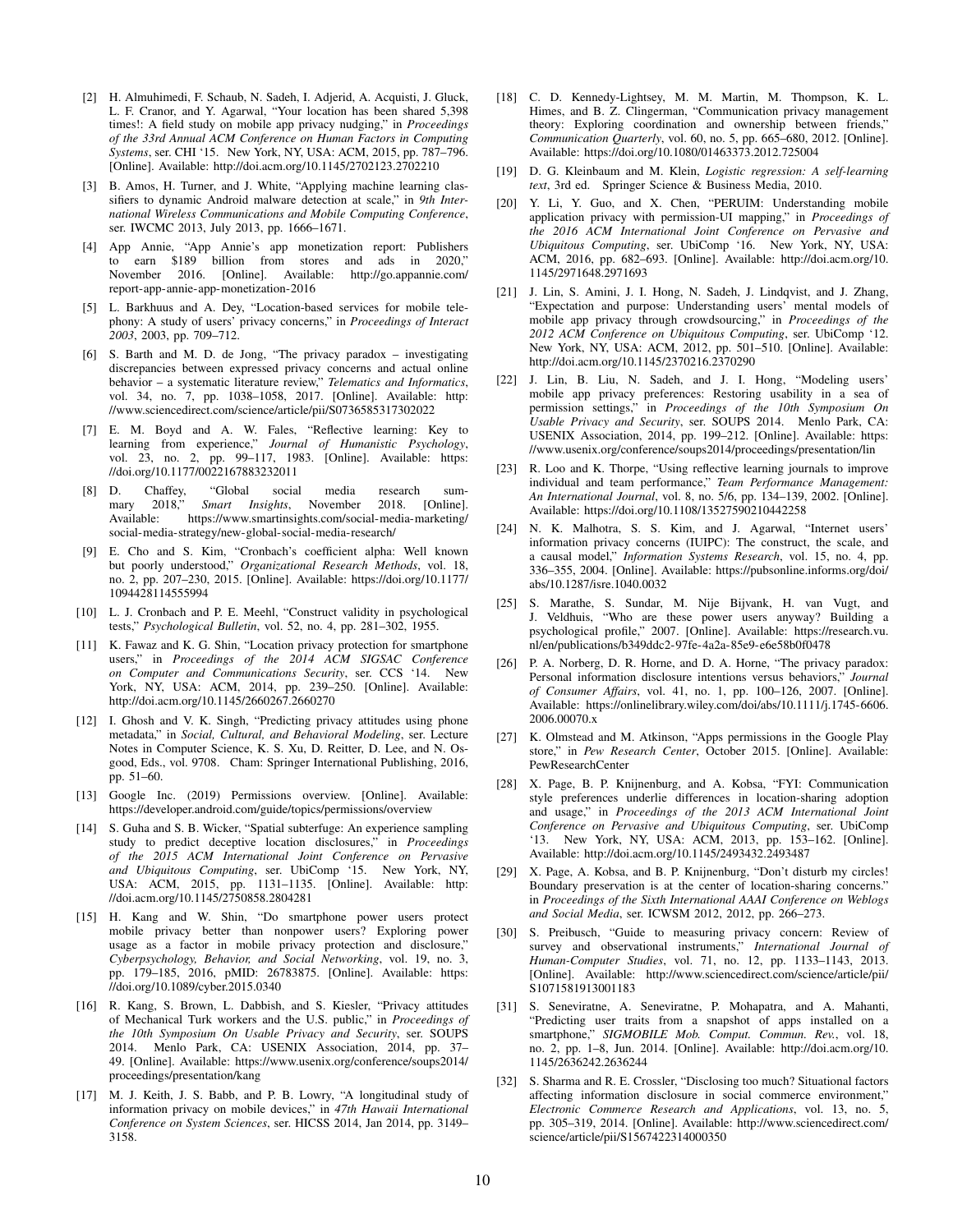- [33] F. Shih, I. Liccardi, and D. Weitzner, "Privacy tipping points in smartphones privacy preferences," in *Proceedings of the 33rd Annual ACM Conference on Human Factors in Computing Systems*, ser. CHI '15. New York, NY, USA: ACM, 2015, pp. 807–816. [Online]. Available: http://doi.acm.org/10.1145/2702123.2702404
- [34] H. J. Smith, S. J. Milberg, and S. J. Burke, "Information privacy: Measuring individuals' concerns about organizational practices," *MIS Quarterly*, vol. 20, no. 2, pp. 167–196, 1996. [Online]. Available: http://www.jstor.org/stable/249477
- [35] D. J. Solove, "A taxonomy of privacy," in *University of Pennsylvania Law Review*, vol. 154, no. 3, January 2006, pp. 477–560, GWU Law School Public Law Research Paper No. 129. [Online]. Available: https://ssrn.com/abstract=667622
- [36] S. S. Sundar and S. S. Marathe, "Personalization versus customization: The importance of agency, privacy, and power usage," *Human Communication Research*, vol. 36, no. 3, pp. 298–322, 2010. [Online]. Available: http://dx.doi.org/10.1111/j.1468-2958.2010.01377.x
- [37] V. Venkatesh and H. Bala, "Technology acceptance model 3 and a research agenda on interventions," *Decision Sciences*, vol. 39, no. 2, pp. 273–315, 2008. [Online]. Available: https://onlinelibrary.wiley.com/ doi/abs/10.1111/j.1540-5915.2008.00192.x
- [38] V. Venkatesh, M. G. Morris, G. B. Davis, and F. D. Davis, "User acceptance of information technology: Toward a unified view," *MIS Quarterly*, vol. 27, no. 3, pp. 425–478, 2003. [Online]. Available: http://www.jstor.org/stable/30036540
- [39] P. Wisniewski, A. K. M. N. Isam, B. P. Knijnenburg, and S. Patil, "Give social network users the privacy they want," in *Proceedings of the 18th ACM Conference on Computer Supported Cooperative Work & Social Computing*, ser. CSCW '15. New York, NY, USA: ACM, 2015, pp. 1427-1441. [Online]. Available: http://doi.acm.org/10.1145/2675133.2675256
- [40] P. Wisniewski, A. K. M. N. Islam, H. R. Lipford, and D. C. Wilson, "Framing and measuring multi-dimensional interpersonal privacy preferences of social networking site users," in *Communications of the Association for Information Systems*, vol. 38, no. 10, 2016, pp. 235–258.
- [41] P. J. Wisniewski, B. P. Knijnenburg, and H. R. Lipford, "Making privacy personal: Profiling social network users to inform privacy education and nudging," *International Journal of Human-Computer Studies*, vol. 98, pp. 95–108, 2017. [Online]. Available: http: //www.sciencedirect.com/science/article/pii/S1071581916301185
- [42] H. Xu, T. Dinev, H. J. Smith, and P. Hart, "Examining the formation of individual's privacy concerns: Toward an integrative view," in *Proceedings of the Twenty-Ninth International Conference on Information Systems*, ser. ICIS 2008, no. 6, 2008, pp. 1–16. [Online]. Available: https://aisel.aisnet.org/icis2008/6
- [43] H. Xu, S. Gupta, M. B. Rosson, and J. M. Carroll, "Measuring mobile users' concerns for information privacy," in *Proceedings of the Thirty Third International Conference on Information Systems*, ser. ICIS 2012, 2012.
- [44] H. Xu and H.-H. Teo, "Alleviating consumers' privacy concerns in location-based services: A psychological control perspective," in *Proceedings of the Twenty-Fifth International Conference on Information Systems*, ser. ICIS 2004, no. 64, 2004, pp. 793–806. [Online]. Available: https://aisel.aisnet.org/icis2004/64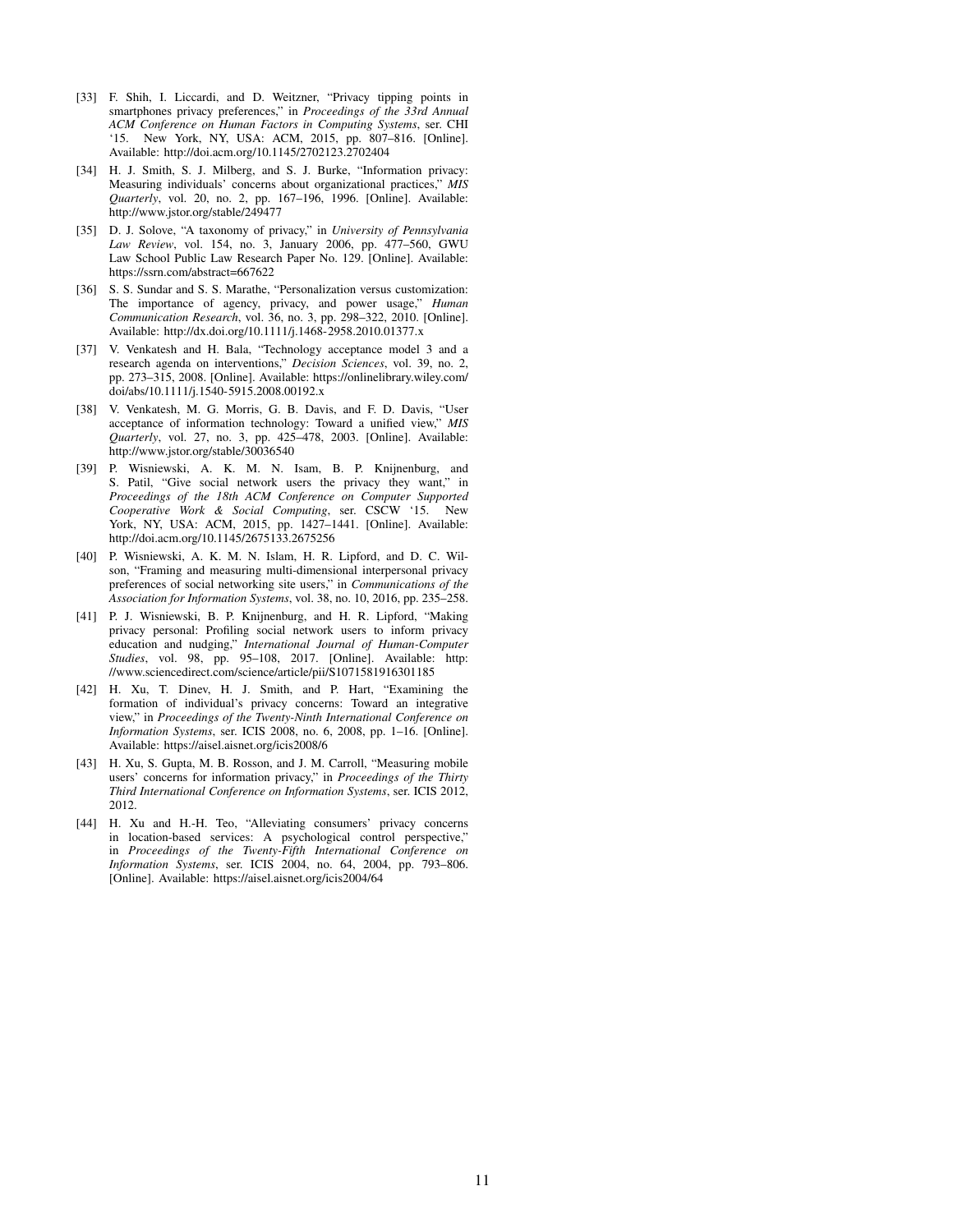## APPENDIX A PERCEIVED MEASURES

## *A. Behavioral Intention*

Taken from Xu et al. [44], these items were measured on a 5-point Likert scale from 1 - Agree Strongly. 2 - Agree Somewhat. 3 - Neutral. 4 - Disagree Somewhat. 5 - Disagree Strongly.

Items:

- 1) I am likely to disclose my personal information to use mobile apps in the next 3 months.
- 2) I predict I will use new mobile apps in the next 3 months.
- 3) I intend to use mobile apps in the next 3 months.

#### *B. Perceived Surveillance*

Taken from Xu et al. [43], these items were measured on a 5-point Likert scale from 1 - Agree Strongly. 2 - Agree Somewhat. 3 - Neutral. 4 - Disagree Somewhat. 5 - Disagree Strongly.

Items:

- 1) I believe that the location of my mobile device is monitored at least part of the time.
- 2) I am concerned that mobile apps are collecting too much information about me.
- 3) I am concerned that mobile apps may monitor my activities on my mobile device.

### *C. Perceived Intrusion*

Taken from Xu et al. [42], these items were measured on a 5-point Likert scale from 1 - Agree Strongly. 2 - Agree Somewhat. 3 - Neutral. 4 - Disagree Somewhat. 5 - Disagree Strongly.

Items:

- 1) I feel that as a result of my using mobile apps, others know about me more than I am comfortable with.
- 2) I believe that as a result of my using mobile apps, information about me that I consider private is now more readily available to others than I would want.
- 3) I feel that as a result of using mobile apps, information about me is out there that, if used, will invade my privacy.

#### *D. Secondary Use of Personal Information*

Taken from Smith et al. [34], these items were measured on a 5-point Likert scale from 1 - Agree Strongly. 2 - Agree Somewhat. 3 - Neutral. 4 - Disagree Somewhat. 5 - Disagree Strongly.

Items:

- 1) I am concerned that mobile apps may use my personal information for other purposes without notifying me or getting my authorization.
- 2) When I give personal information to use mobile apps, I am concerned that apps may use my information for other purposes.

3) I am concerned that mobile apps may share my personal information with other entities without getting my authorization.

## *E. FYI About Myself*

Taken from Page et al. [28], these items were measured on a 5-point Likert scale from 1 - Agree Strongly. 2 - Agree Somewhat. 3 - Neutral. 4 - Disagree Somewhat. 5 - Disagree Strongly.

Items:

- 1) I want others to know what I am up to without my having to bother to tell them.
- 2) Others should be able to find out about me when they feel they need to.
- 3) I would prefer to share about myself with everyone in case anyone wants to know.

### *F. Power Usage*

Taken from Marathe et al. [25], these items were measured on a 5-point Likert scale from 1 - Agree Strongly. 2 - Agree Somewhat. 3 - Neutral. 4 - Disagree Somewhat. 5 - Disagree Strongly.

#### Items:

- 1) I think most technological gadgets are complicated to use.
- 2) I make good use of most of the features available in any technological device.
- 3) I have to have the latest available upgrades of technological devices that I use.
- 4) Use of information technology has almost replaced my use of paper.
- 5) I love exploring all the features that any technological gadget has to offer.
- 6) I often find myself using many technological devices simultaneously.
- 7) I prefer to ask friends how to use any new technological gadget instead of trying to figure it out myself.
- 8) Using any technological device comes easy to me.
- 9) I feel like information technology is a part of my daily life.
- 10) Using information technology gives me greater control over my work environment.
- 11) Using information technology makes it easier to do my work.
- 12) I would feel lost without information technology.